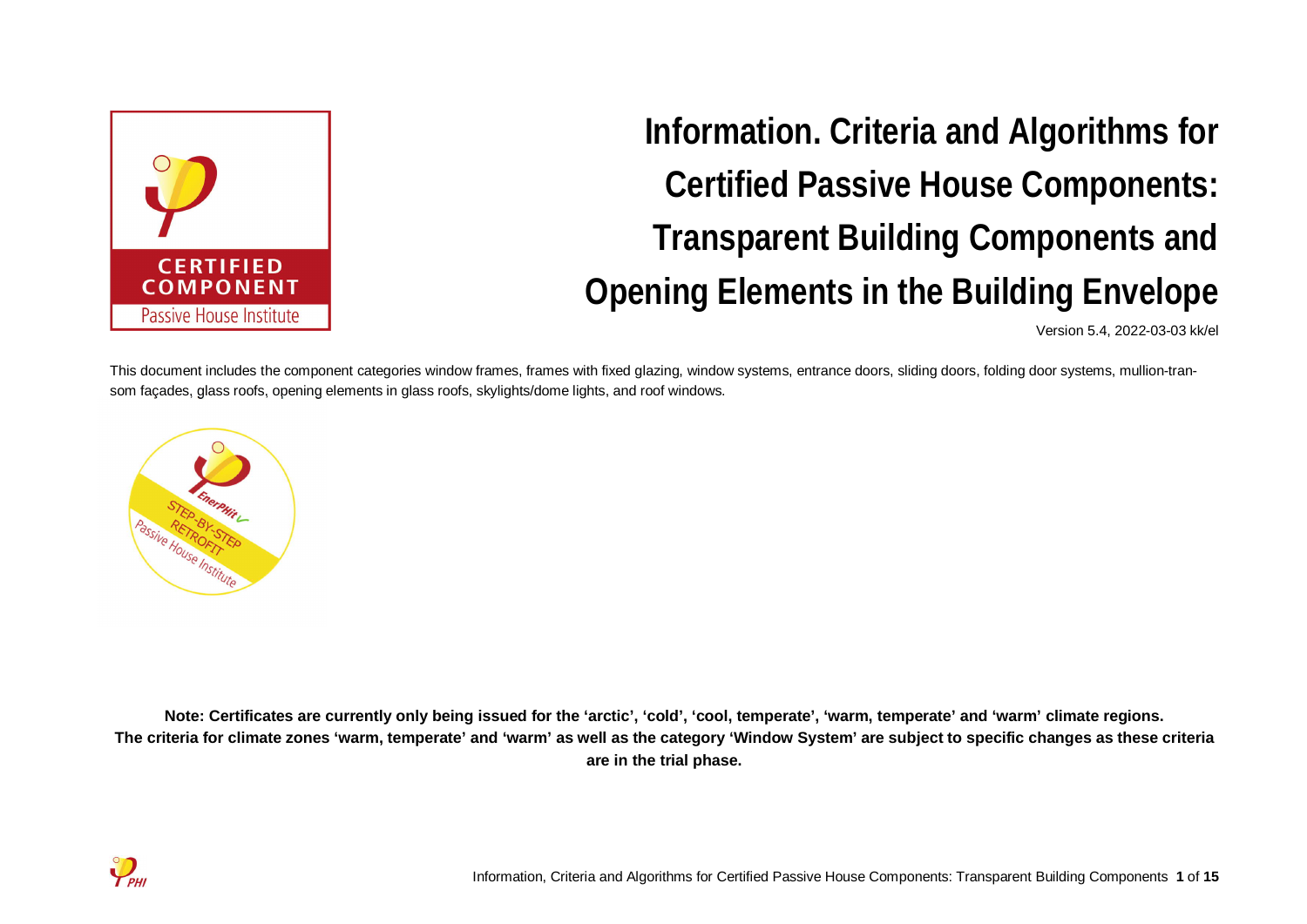#### **Certificate: approved thermal quality**

The market for highly energy-efficient buildings is expanding rapidly, and the demand for reliable high-performance components is growing. However, requirements and possibilities for achieving this are often unclear with some manufacturers specifying characteristic values which they cannot quarantee.

The Passive House Institute certifies highly energy-efficient components according to international criteria, in order to meet the requirements for comfort, hygiene and energy efficiency. In the context of the certification process, the Institute provides advice to manufacturers in relation to the optimisation of their products. This results in improved, future-proof products and reliable thermal characteristic values for input into energy balance software programmes.

Advantages of certification:

- Consultations relating to product development for highly efficient buildings
- Access to a growing market
- Increased market visibility and product recognition
- Independently tested & certified: use of the Passive House Component Seal
- Inclusion in the Component Database of the Passive House Institute
- Incorporation into the PHPP energy balance software programme for buildings



The **Passive House Institute** (PHI) is an independent research institute which has played a decisive role in the development of the Passive House **T** Passive House concept. The Passive House Standard is the only globally recognised energy standard for buildings which stands for tangible and verifiable efficiency values.

#### **www.passivehouse.com**



All products certified by the PHI are accordingly listed in the **Passive House Component Database** and made accessible to the international public. Integrated tools and information offer a high added value for building owners, designers and manufacturers. **database.passivehouse.com**

 $\sqrt{\rho}$ **PHPP** 

The **Passive House Planning Package (PHPP)** is a cost-saving energy balance tool for highly energy efficient buildings. It has been validated on the basis of measured projects, provides precise results and can be used reliably by all.

**www.passivehouse.com**



**iPHA, the International Passive House Association** is the PHI's network of experts which is committed to the propagation of the Passive House concept and the dissemination of the relevant expertise and information. It brings together scientists and building owners as well as architects, designers and manufacturers.

**https://www.passivehouse-international.org/**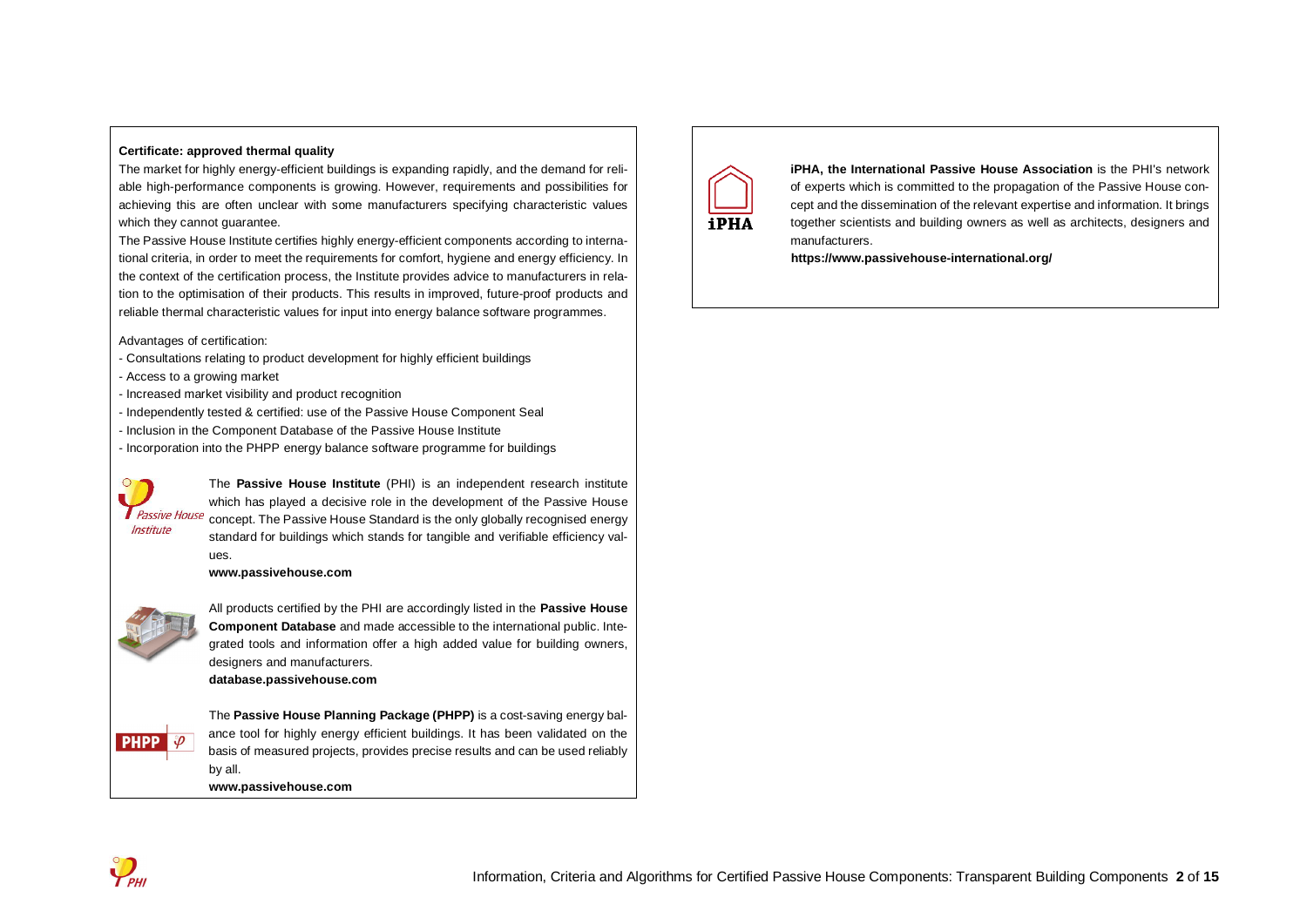## **Contents**

| 1 |     |                                                                          |  |
|---|-----|--------------------------------------------------------------------------|--|
| 2 |     |                                                                          |  |
|   | 2.1 |                                                                          |  |
|   | 2.2 |                                                                          |  |
|   | 2.3 |                                                                          |  |
|   | 2.4 |                                                                          |  |
|   | 2.5 | Assignment of the climate zones (regions with identical requirements)  6 |  |
| 3 |     | Functional requirements, boundary conditions, calculation7               |  |
|   | 3.1 | Functional requirement for the Passive House criterion for hygiene7      |  |
|   | 3.2 | Functional requirement for the Passive House criterion for comfort7      |  |
|   | 3.3 | Passive House criterion: Limiting the risk of draughts: vair ≤ 0.1 m/s7  |  |
|   | 3.4 |                                                                          |  |
|   | 3.5 |                                                                          |  |
|   | 3.6 |                                                                          |  |
|   | 3.1 |                                                                          |  |
|   | 3.2 |                                                                          |  |
|   | 3.3 |                                                                          |  |
|   | 3.4 |                                                                          |  |
|   | 3.5 |                                                                          |  |
| 4 |     | Formal aspects, services provided by the Passive House Institute  12     |  |
|   | 4.1 |                                                                          |  |
|   | 4.2 |                                                                          |  |
|   | 4.3 | Services provided by the Passive House Institute  12                     |  |
|   | 4.4 | Coming into effect, temporary provisions, further development 13         |  |
| 5 |     |                                                                          |  |
|   |     |                                                                          |  |

## **1 Preface**

Passive House buildings provide optimal thermal comfort with minimum energy expenditure; they lie within the economically profitable range with reference to their lifecycle costs. To achieve this level of comfort and low life-cycle costs, the thermal quality of the components used in Passive Houses must meet stringent requirements. These requirements are directly derived from the Passive House criteria for hygiene, comfort and efficiency as well as from feasibility studies. The Passive House Institute has established component certification in order to define quality standards, facilitate the availability of highly efficient products and promote their expansion, and to provide planners and building owners with reliable characteristic values for input into energy balancing tools.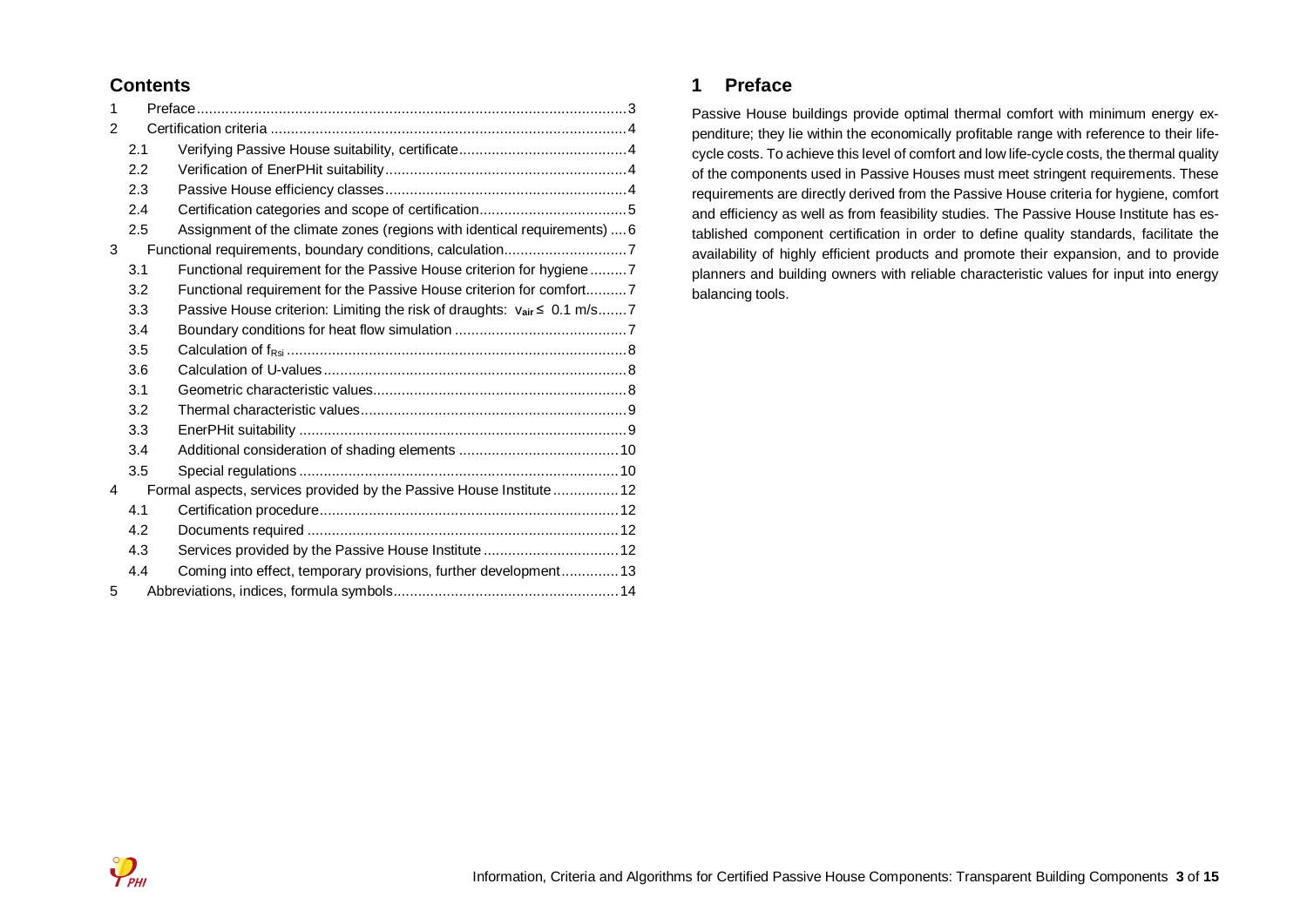## **2 Certification criteria**

#### *2.1 Verifying Passive House suitability, certificate*

Passive House suitability is verified using the U-value of the components and the temperature factor at the coldest point of the component. The heat transfer coefficients (U-values) and the thermal bridge loss coefficients (ψ-values) are determined based on DIN EN ISO 10077, EN 673 and DIN EN 12631. Passive House suitability is verified for the specified dimensions of the products to be certified, see Table 3. Verification of the hygiene criterion is provided using 2-dimensional heat flow calculations of the standard cross-sections. The most unfavourable temperature factor shall be applicable. In addition, efficiency classes should be stated, see Section 2.3. Class phC must be achieved at least.

The certificate contains the product name, representation of a frame cross-section and the efficiency class as well as verification of certifiability and the relevant characteristic values, illustrations and drawings. Table 1 contains the requirements that need to be met for the various climate zones. The corresponding dimensions can be found in Table 3.

#### *2.2 Verification of EnerPHit suitability*

In addition, windows and window systems can be characterised as EnerPHit components if the certification criteria are also achieved for each step in modernisations that are carried out in a step-by-step manner. The hygiene criterion is also checked in the installed state. See Section 3.9 for further information.

#### *2.3 Passive House efficiency classes*

In addition, windows and all other glazed components are also allocated to efficiency classes, depending on the heat losses through the opaque part<sup>1</sup>. The frame U-values, frame widths, the glass edge Ψ-values and the glass edge lengths are included in these heat losses (see *Table 2*). The average values of the respective characteristic values are used. In the case of curtain wall façades and inclined glazing, the heat losses through the glass carriers  $(\chi_{GT})$  are included in the calculation of the losses similarly to  $\Psi_{q}$ . The same applies for heat losses due to screws. For the certification of window systems the heat losses through leaks are also included in the calculation as  $H_{ve}^2$ .

| <b>Climate zone</b> | <b>Hygiene</b><br>criterion <sup>1</sup><br>$f_{\text{Rsi} = 0.25 \text{ m}^2 \text{K/W}}$ $\geq$ | <b>Component</b><br>$U$ -value <sup>2</sup><br>$[W/(m^2K)]$ | U-value<br>installed<br>$[W/(m^2K)]$ | Reference<br>glazing<br>$[W/(m^2K)]$ |
|---------------------|---------------------------------------------------------------------------------------------------|-------------------------------------------------------------|--------------------------------------|--------------------------------------|
| 1 Arctic            | 0.80                                                                                              | 0.40                                                        | 0.45                                 | 0.35                                 |
| 2 Cold              | 0.75                                                                                              | 0.60                                                        | 0.65                                 | 0.52                                 |
| 3 Cool-temperate    | 0.70                                                                                              | 0.80                                                        | 0.85                                 | 0.70                                 |
| 4 Warm-temperate    | 0.65                                                                                              | 1.00                                                        | 1.05                                 | 0.90                                 |
| 5 Warm              | 0.55                                                                                              | 1.20                                                        | 1.25                                 | 1.10                                 |
| 6 Hot               | None                                                                                              | 1.20                                                        | 1.25                                 | 1.10                                 |
| 7 Very hot          | None                                                                                              | 1.00                                                        | 1.05                                 | 0.90                                 |

*Table 1: Adequate certification criteria and U-values of the reference glazing*

1 For door thresholds the dew point criterion applies according to section 6. 2 The following applies for inclined (45°) and horizontal (0°) components: the actual  $U<sub>0</sub>$  value of the glazing used for the reference inclination, determined according to DIN EN 673, alternatively according to ISO 15099, should be used. The limit value in the installed state is the same as the limit value of the uninstalled component. The limit value of the component U-value for inclined and horizontal building components see section 6.

*Table 2: Passive House efficiency classes for transparent building components*

| $\Psi_{\text{opaque}}$<br>[W/(mK)]                                              | <b>Passive House</b><br>efficiency class | <b>Description</b>      |  |  |  |  |  |  |  |  |
|---------------------------------------------------------------------------------|------------------------------------------|-------------------------|--|--|--|--|--|--|--|--|
| $\leq 0.065$                                                                    | phA+                                     | Very advanced component |  |  |  |  |  |  |  |  |
| $\leq 0.110$                                                                    | phA                                      | Advanced component      |  |  |  |  |  |  |  |  |
| $\leq 0.155$                                                                    | phB                                      | Basic component         |  |  |  |  |  |  |  |  |
| $\leq 0.200$                                                                    | phC                                      | Certifiable component   |  |  |  |  |  |  |  |  |
| $\Psi_{opak} = \Psi_g + \frac{U_f \cdot A_f}{l_g} + H_{ve} + 2 \cdot \chi_{gc}$ |                                          |                         |  |  |  |  |  |  |  |  |

energy balance of the window will be.

<sup>2</sup>  $H_{ve} = \frac{\Delta p}{100}$  $100Pa$  $^{2/3}$  ρ ·  $c_p$  ·  $Q_{100}$  where  $\Delta_p = 6Pa$ , ρ ·  $c_p$  = heat capacity of air: 0.344 Wh/(m<sup>3</sup>K),  $Q_{100}$  = air permeability coefficient (m<sup>3</sup>/hm) at 100 Pa

<sup>&</sup>lt;sup>1</sup> As information on possible solar gains is not available, U<sub>w</sub> does not adequately describe the effect of the window in the building. That is why the PHI uses  $\Psi_{\text{onauge}}$  which is a parameter for the heat losses via the opaque parts of the window. Solar irradiation is not included here either, but because all losses through the frame are specified, a reliable statement can be made about the possible gains and thus the window's energy balance: the smaller the  $\Psi_{\text{onauge}}$  is, the better the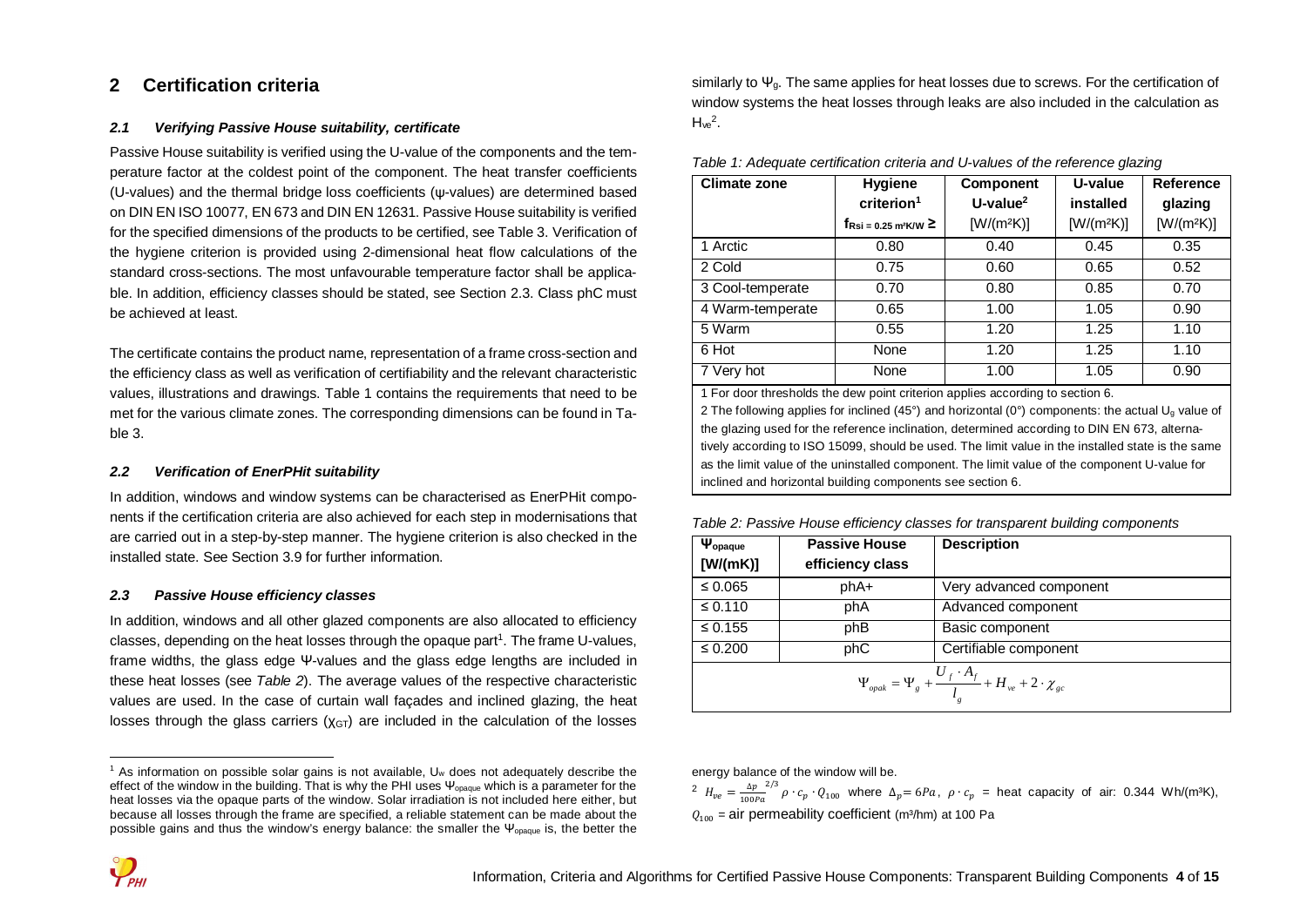#### *2.4 Certification categories and scope of certification*

*Table 3: Categories: Definitions and specifications*

| Category                                                                                                                                                                                                                                                    | <b>External</b>                 |                         | <b>Installation</b><br>Frame sections to be calculated<br><b>Additional specifications</b> |              |     |              |                   |              |    |     |                   |                           |                |     |     |              |                                               |                                                                                                                                                                                                       |  |
|-------------------------------------------------------------------------------------------------------------------------------------------------------------------------------------------------------------------------------------------------------------|---------------------------------|-------------------------|--------------------------------------------------------------------------------------------|--------------|-----|--------------|-------------------|--------------|----|-----|-------------------|---------------------------|----------------|-----|-----|--------------|-----------------------------------------------|-------------------------------------------------------------------------------------------------------------------------------------------------------------------------------------------------------|--|
|                                                                                                                                                                                                                                                             | frame di-                       | $\overline{OB}$         | OJ                                                                                         | OH           | FB  | FJ.          | FH                | от           | DL |     | 2m                | 1m                        | 0m             | 2t  | 1t  | 0t           | situations to                                 |                                                                                                                                                                                                       |  |
|                                                                                                                                                                                                                                                             | mensions                        | Ť                       | V                                                                                          | Ŧ.           |     |              | ч.                |              | 71 |     | $\mathbf{F}$      | -7-                       | - 1            | ę,  | Ŕ   |              | be calculated <sup>3</sup>                    |                                                                                                                                                                                                       |  |
|                                                                                                                                                                                                                                                             | $(b * h)$ [m]                   |                         |                                                                                            |              |     |              |                   |              |    |     |                   |                           |                |     |     |              |                                               |                                                                                                                                                                                                       |  |
| Window frame (wi)                                                                                                                                                                                                                                           |                                 | $\mathbf{x}$            | X.                                                                                         | x            |     |              |                   |              |    | (x) | (x)               |                           |                |     |     |              |                                               |                                                                                                                                                                                                       |  |
| <b>Frame with fixed</b>                                                                                                                                                                                                                                     | $1.23 * 1.48$                   |                         |                                                                                            |              | X   | $\mathbf{x}$ | $\mathbf{x}$      |              |    |     |                   |                           | X              |     |     |              |                                               |                                                                                                                                                                                                       |  |
| glazing (fx)                                                                                                                                                                                                                                                |                                 |                         |                                                                                            |              |     |              |                   |              |    |     |                   |                           |                |     |     |              |                                               |                                                                                                                                                                                                       |  |
| Window system (ws)                                                                                                                                                                                                                                          | $1.23 * 1.48$<br>$2.46 * 1.484$ | $\mathbf x$             | $\mathbf{x}$                                                                               | $\mathbf{x}$ | X   | X            | $\chi$            | X            | Χ  |     | $(X)$ $(X)$       | $\boldsymbol{\mathsf{X}}$ | X              | (x) | (x) | $\times$     | $EIFS + two$ oth-<br>ers:                     | CE labelling <sup>5</sup> , airtightness:<br>$Q_{100} \le 0.25$ m <sup>3</sup> /(h <sup>*</sup> m)                                                                                                    |  |
| Entrance door (ed)                                                                                                                                                                                                                                          | $1.10 * 2.20$                   |                         | X.                                                                                         | X.           |     |              |                   | $\mathbf{x}$ | X  |     |                   |                           |                |     |     |              | Sliding doors:<br>EIFS.<br>Entrance door:     | Airtightness:<br>$(Q_{100} \le 2.25 \text{ m}^3/(\text{h}^* \text{m}))$ , under cli-<br>mate load                                                                                                     |  |
| Door system (ds)                                                                                                                                                                                                                                            | $1,10 * 2,20$<br>$2,20 * 2,20$  |                         | X.                                                                                         | X.           |     |              | $(X)$ $(X)$ $(X)$ | $\mathbf{x}$ | X. |     | $(X)$ $(X)$ $(X)$ |                           |                |     |     |              | Section bottom<br>only EIFS.                  | As 'ed', with additional considera-<br>tion of fixed glazed elements                                                                                                                                  |  |
| Sliding door (sl)                                                                                                                                                                                                                                           | $2.40 * 2.50$                   |                         | $\mathbf{x}$                                                                               | X.           | x   | X            | <b>X</b>          | $\mathbf{x}$ |    |     |                   | X                         |                |     |     |              |                                               | Testing of airtightness                                                                                                                                                                               |  |
| <b>Curtain wall facade</b>                                                                                                                                                                                                                                  | <b>Modulmaß</b>                 |                         |                                                                                            |              | X   | X            | X.                |              |    |     |                   | X                         | X.             |     |     | $\mathbf{x}$ |                                               | Screws and glass carrier are to be                                                                                                                                                                    |  |
| (cw)                                                                                                                                                                                                                                                        | $1.20 * 2.50$                   |                         |                                                                                            |              |     |              |                   |              |    |     |                   |                           |                |     |     |              |                                               | considered                                                                                                                                                                                            |  |
| Glass roof (cwi) (45°)                                                                                                                                                                                                                                      | see section<br>3.7              |                         |                                                                                            |              | X   | $\mathbf{x}$ | $\mathbf{x}$      |              |    |     |                   | X                         | X.             |     |     | $\mathbf{x}$ | Lightweight roof<br>construction              |                                                                                                                                                                                                       |  |
| Roof window (rw) (45°)                                                                                                                                                                                                                                      | $1.14 * 1.40$                   | $\overline{\mathbf{x}}$ | <b>X</b>                                                                                   | X.           |     |              |                   |              |    |     |                   |                           |                |     |     |              |                                               |                                                                                                                                                                                                       |  |
| Skylight, roof light, ac-<br>cess hatch (sk) $(0^{\circ})^6$                                                                                                                                                                                                | $1.50 * 1.50$                   | $\mathbf{x}$            | $\mathbf{x}$                                                                               | X.           | (X) | (X)          | (X)               |              |    |     |                   |                           |                |     |     |              | Reinforced con-<br>crete flat roof.           | For access hatches no efficiency<br>class will be given                                                                                                                                               |  |
| <b>Continuous roof light</b>                                                                                                                                                                                                                                | $1.50 * 4.50$                   |                         |                                                                                            |              | X   | $\mathbf x$  | $\mathbf{x}$      |              |    |     |                   |                           | 2 <sup>1</sup> |     |     |              | lightweight roof<br>construction              | Three-dimensional thermal<br>bridges are considered                                                                                                                                                   |  |
| Opening in glass roof<br>(ocwi) $(45^\circ)$                                                                                                                                                                                                                | $1.20 * 2.50$                   | $\overline{\mathbf{X}}$ | $\mathbf{x}$                                                                               | X            |     |              |                   |              |    |     |                   |                           |                |     |     |              | 3 certified tran-<br>som-mullion fa-<br>cades |                                                                                                                                                                                                       |  |
| X: included in the calculation; X: stated for informative purposes; (X): alternative. One option must be chosen and delivered by the manufacturer.<br>fm: flying mullion, m: mullion, t: transom, 1: with one opening element, 2: with two opening elements |                                 |                         |                                                                                            |              |     |              |                   |              |    |     |                   |                           |                |     |     |              |                                               | OB: frame section bottom (openable), OJ: frame section side (openable), OH: frame section top (openable, F: for frames with fixed glazing, T: threshold, DL: frame section side with window hardware, |  |

<sup>&</sup>lt;sup>3</sup> Installation situations are specified by the PHI, deviation from specifications is possible if required, and other installation situations can be calculated. The U-value of the walls/roofs may not exceed the maximum value permissible in the criteria for opaque building components. Additional installation situations will be calculated for verifying EnerPHit suitability, see Section 3.9. Elements, used for installation, are to be considered.

<sup>4</sup> Two elements linked to a flying mullion or fixed mullion

<sup>&</sup>lt;sup>5</sup> Or equivalent including testing of airtightness, protection from driving rain, suitability for use.<br><sup>6</sup> The criterion U<sub>9</sub> must be verified for the actual geometry. The criteria U<sub>sk</sub> and U<sub>skinstaled</sub> must be verified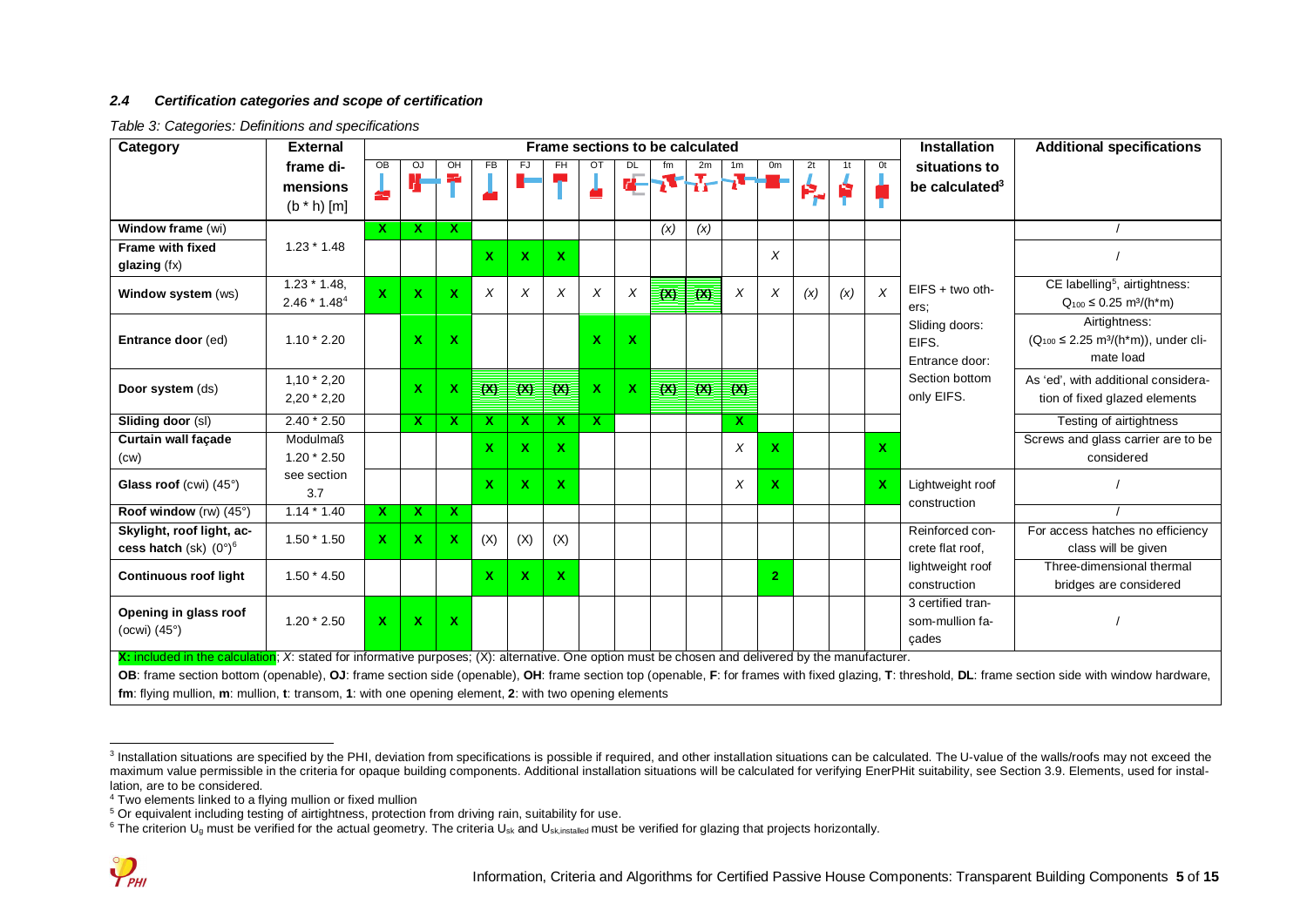

Figure 1: Assignment of regions with identical requirements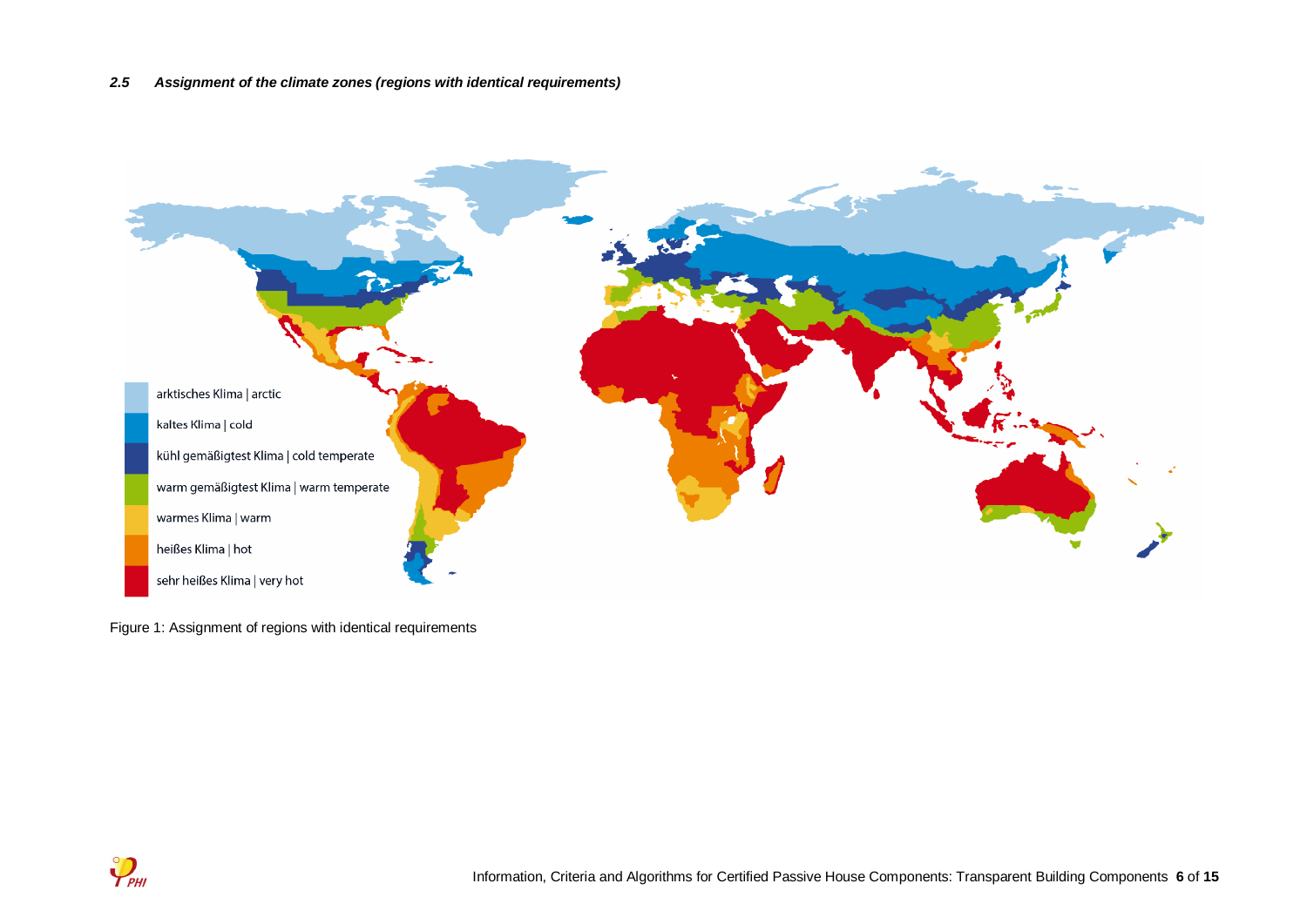## **3 Functional requirements, boundary conditions, calculation**

## *3.1 Functional requirement for the Passive House criterion for hygiene* Maximum water activity (interior building components): **a<sup>w</sup> ≤ 0.80**

This requirement restricts the minimum temperature at the window surface for health reasons. Mould growth may occur if water activity exceeds 0.80. Such conditions should therefore be consistently avoided. For boundary conditions, see 3.4. Water activity is the relative humidity either in a material's pores or directly on its surface. This results in the temperature factors f<sub>Rsi = 0.25</sub> <sup>7</sup> given in Table 1 as acceptable certification criteria for different climates.

#### *3.2 Functional requirement for the Passive House criterion for comfort*

| Minimum temperature of volume enclosing surfaces: | $ \theta_{si} - \theta_{op}  \leq 4.2$ K |
|---------------------------------------------------|------------------------------------------|
|---------------------------------------------------|------------------------------------------|

This temperature difference requirement limits the minimum average temperature of a window in heating climates for reasons of comfort. In contrast with the average operative indoor temperature, the minimum surface temperature may deviate by a maximum of 4.2 K. A greater difference may lead to unpleasant cold air descent and radiant heat deprivation. The operative temperature  $(\theta_{00})$  is the average obtained from the air temperature and the temperature of the space-enclosing surfaces. It is also known as the perceived temperature and is assumed to be 22 °C in the formula below.

The maximum heat transfer coefficients (U-values) of installed certified transparent Passive House building components under heating dominated situations can be calculated from this temperature difference criterion using the formula below:

$$
U_{transparent, installed} \leq \frac{4,2K}{(-0,03\cdot\cos\beta + 0,13) \ m^2K/W\cdot(\theta_{op} - \theta_e)}
$$

Due to the additional heat losses from the installation-based thermal bridge, the requirement is increased by  $0.05 W/(m^2K)$  for the uninstalled components and by 0.10 W/(m²K) for the glazing, with reference to the heat transfer coefficients of the installed components.

In the context of feasibility studies it was shown that in warmer heating climates, the economic optimum is achieved with better heat transfer coefficients than are required for the comfort criterion alone. In these climate zones, heat transfer coefficients, which are based on the economic optimum are specified for the certification. The same applies for cold climates. This results in the heat transfer coefficients given in Table 1 as acceptable certification criteria for different climates.

#### *3.3 Passive House criterion: Limiting the risk of draughts: v***air** *≤ 0.1 m/s*

The air velocity in the living area must be less than 0.1 m/s. This requirement restricts the air permeability of a building component as well as cold air descent. For vertical surfaces, adherence to the temperature difference requirement means compliance with the draught requirement. This has not been examined conclusively for inclined surfaces. For vertical surfaces, compliance with the temperature difference requirement means that the draught criterion is also complied with. For inclined surfaces this has not yet been examined conclusively.

#### *3.4 Boundary conditions for heat flow simulation*

| Table 4: Boundary conditions for heat flow simulation |  |  |  |
|-------------------------------------------------------|--|--|--|
|-------------------------------------------------------|--|--|--|

| Climate                                  |                                            | Heat transfer resistance R <sub>s</sub> [m <sup>2</sup> K/W] |                           | Tempera-           |  |  |  |  |
|------------------------------------------|--------------------------------------------|--------------------------------------------------------------|---------------------------|--------------------|--|--|--|--|
|                                          | Upward                                     | Horizontal                                                   | Downward                  | ture $[^{\circ}C]$ |  |  |  |  |
|                                          | $0^{\circ}$ $60^{\circ}$                   | $60^{\circ}$ 120 $^{\circ}$                                  | $0^{\circ}$ 60 $^{\circ}$ |                    |  |  |  |  |
| Inside (EN 6946)                         | 0.10                                       | 0.13                                                         | 0.17                      |                    |  |  |  |  |
| Inside - sloped glazing                  |                                            | $R_{\rm si} = -0.03 \cdot \cos\beta + 0.13$                  |                           |                    |  |  |  |  |
|                                          | $(S = angle of inclination to horizontal)$ | 20                                                           |                           |                    |  |  |  |  |
| Increased on inside (at glass edge area) |                                            | 0.20                                                         |                           |                    |  |  |  |  |
| Inside determination of f <sub>Rsi</sub> |                                            | 0.25                                                         |                           |                    |  |  |  |  |
| Outside (EN 6946)                        |                                            | $-10$                                                        |                           |                    |  |  |  |  |
| Outside (ventilated)                     |                                            | 0.13                                                         |                           |                    |  |  |  |  |
| Outside (against ground)                 |                                            | 0.00                                                         |                           | $-10$              |  |  |  |  |

coldest point in the installed state. At glass dividing sections, (e. g. mullions) the required temperature factor has to be met on at least one of the sections displayed.

 $\frac{7}{R_{\text{Rsi}}}$  is the temperature factor at the coldest point of the window frame, as an alternative the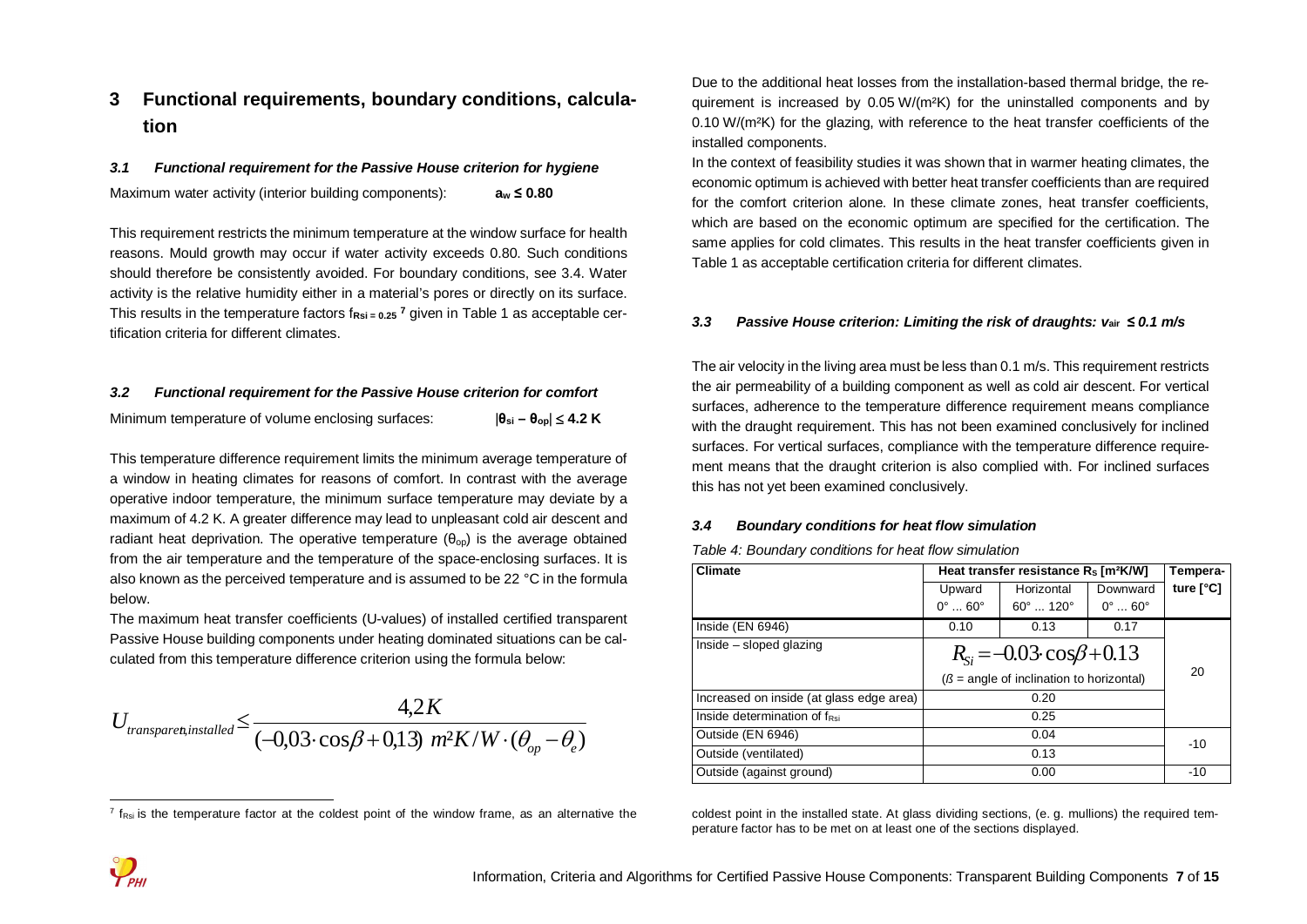### *3.5 Calculation of fRsi*

Calculation of the temperature factor at the glass edge  $f_{Rsi:}$  $f_{Rsi} = \frac{\sigma_{si} - \sigma_e}{\theta_i - \theta_s}$  $=\frac{\theta_{si}-\theta_{si}}{2}$ 

- with *θsi*: minimum interior surface temperature as per heat flow calculation [°C]
	- *θe*: outside temperature as per heat flow calculation [°C]

*i e*

 $\theta_a$  —  $\theta_a$ -

*θi*: inside temperature as per heat flow calculation [°C]

The result is calculated to 4 decimal places and stated to 2 decimal places.

## *3.6 Calculation of U-values*

In order to obtain directly comparable thermal parameters, the same glazing U-values are used for individual components in the different regions, see façades. The actual glazing U-value is used for horizontal and inclined components.

## **U-value of an uninstalled transparent building component**

$$
U = \frac{U_g \cdot A_g + U_f \cdot A_f + \Psi_g \cdot l_g}{A_g + A_f}
$$

U: Heat transfer coefficient of the uninstalled transparent building component [W/(m²K)] according to DIN EN ISO 10077-1:2009 Section 5.1.

## **U-value of an installed transparent building component**

$$
U_{\text{installed}} = \frac{U \cdot A_{\text{W}} + \sum l_i \cdot \psi_i}{A_{\text{W}}}
$$

- *Uinstalled*: Heat transfer coefficient of the installed transparent building component  $[W/(m^2K)]$
- *Aw*: Area of the window  $(A<sub>g</sub>+ $\sum A<sub>f</sub>$ ) [m<sup>2</sup>]$
- *∑li\*Ψi*: Sum of all installed lengths [m] multiplied by the respective installed Ψ-value [W/(mK)]. For determination of the geometric characteristic values, see Section 3.7; for determination of the installation-based thermal bridges see Section 3.8.

## *3.7 Geometric characteristic values*

## **Façade and roof windows**

See DIN EN ISO 10077-1, Section 4

In addition: profiles, for example for connecting window sills, are considered part of the frame.

## **Curtain-wall façades, glass roofs, and opening elements in glass roofs**

See DIN EN 12631. Variance: the unit size is the testing size (B<sub>unit</sub>  $*$  H<sub>unit</sub> = 1.2 m  $*$ 2.5 m). The left and bottom sides are installed. Similarly to windows, the full width of the mullion/transom is used.

工

## **Skylights and dome lights**

See DIN EN ISO 10077-1 Section 4. In addition or as variance:  $I<sub>a</sub>$  is the clearance size between the frames;  $b_f$  is the horizontally projecting frame width. Fixing attachments etc. are not considered part of the frame width. Skylight frames and crowns are included in the installation-based thermal bridge. They are not considered part of the frame. 0.30W/(m²K) is specified as the maximum U-value for skylight frames/crowns. This value should be verified in accordance with DIN EN ISO 6946.

With curved dome lights, the actual length of the glass or its area differs from the horizontally projecting glass area to be entered in the PHPP. In the certificate and the data sheet, the projected area is given with a correspondingly increased U-value, adjusted for the reduced area. These values can be taken directly for the PHPP.



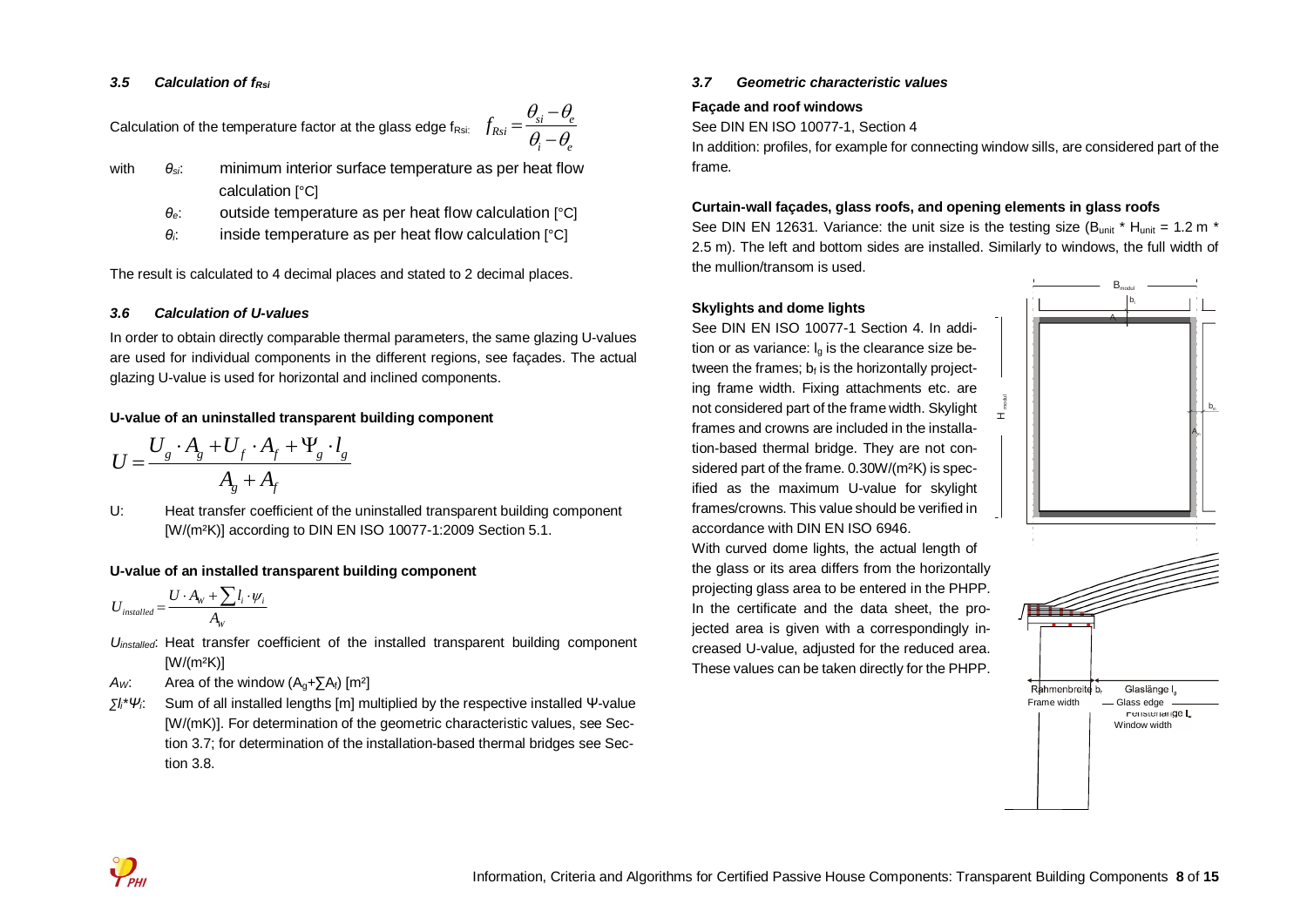#### *3.8 Thermal characteristic values*

#### **Frame U-value and glass edge Ψ-value**

Ascertained by means of a two-dimensional heat flow simulation; see DIN EN ISO 10077-2 Appendix C. Deviation: profiles, for example for connecting window sills, belong to the frame. The actual glass insertion depth should be used.

Frame U-values are calculated to 4 decimal places and stated to 2 decimal places. Alternatively 3 decimal places can be stated.

Ψ-values are calculated to 5 decimal places and stated to 3 decimal places. Alternatively, 4 decimal places can be stated.

#### **Installation Ψ-value**

Ascertained by means of a two-dimensional heat flow simulation; the model for determining the Ψ-value at the glass edge is extended with the exact details of the connection situation. It should be ensured that the model is sufficiently large. As a rule, point attachments of the frame are not included.

 $\Psi_{\text{install}}$  is determined as follows

$$
\Psi_{\text{install}} = \frac{Q_{\text{install}} - Q_{\text{glass-edge}} - U_{\text{wall}} \cdot l_{\text{wall}} \cdot \Delta \theta}{\Delta \theta}
$$

Since the exterior frame dimensions are used in the energy balance (PHPP), the same reference dimensions are used here. Accordingly, the installation gap is included in the installation-based thermal bridge.

#### **Determining the influence of screws in curtain-wall façades**

The influence of screws is represented by ΔU and can be determined by a measurement in accordance with DIN EN 1241-2 or by calculation using 3D heat flow software. Alternatively, for screws made of steel, an overall value of *ΔU* = 0.300 W/(m²K) is used for a distance between 0.2 and 0.3 m between the screws. *ΔU,* due to the influence of screws, is calculated as follows:

$$
\Delta U = \frac{(Q_s - Q_0)}{l \cdot \Delta \theta \cdot b_t}
$$

 $Q<sub>S</sub>$ : Heat flow with screws (determined numerically or by measurement) [W]

 $Q$ <sup> $0$ </sup>: Heat flow without screws (determined numerically or by measurement) [W]

*l*: Length of the calculation model [m]

*Δθ*: Temperature difference between the inside and outside (boundary conditions of the numerical method or the measurement) [K]

If the transoms and mullions have different widths, the smaller width should be used for calculation.

#### **Determining the influence of glass carriers in curtain-wall façades**

The influence of glass carriers is represented by the point thermal bridge coefficient of the glass carrier χ*GT* and can be determined by measurement in accordance with DIN EN 1241-2 or through calculation using heat flow software. Alternatively, for glass carriers made of metal: χ*GT* = 0.040 W/K, non-metallic glass carriers with screws: χ*GT* = 0.004 W/K, non-metallic glass carrier: χ*GT* = 0.003 W/K.

Χ*gc* is included in the calculation of the U-value of the façade, multiplied with the number of glass carriers present in the unit. If the glass carriers are screwed in place or attached to bolts, then these screws or bolts must be included in the calculation. Glass carriers that are able to support triple glazing corresponding with the unit size should be used.

Χ*gc* [W/(mK)] is calculated as follows:

$$
\chi_{gc} = \frac{Q_{gc} - Q_0}{\Delta \theta} \cdot l
$$

*Qgc*: Heat flow with glass carrier [W]

- *Q0*: Heat flow without glass carrier [W]
- *Δθ*: Temperature difference between the inside and the outside [K]

## *3.9 EnerPHit suitability*

Windows and window systems can also be characterised as EnerPHit components. This distinction is made clear on the certificate and in the database by means of the EnerPHit Component Seal.

Suitability is verified if the certification criteria are also achieved for each step of a modernisation that is carried out in a step-by-step manner:

- 1. Window replacement as a first step:
	- a. The new window is installed flush with the exterior wall (in terms of the installation criterion a slight deviation from the limit value is possible).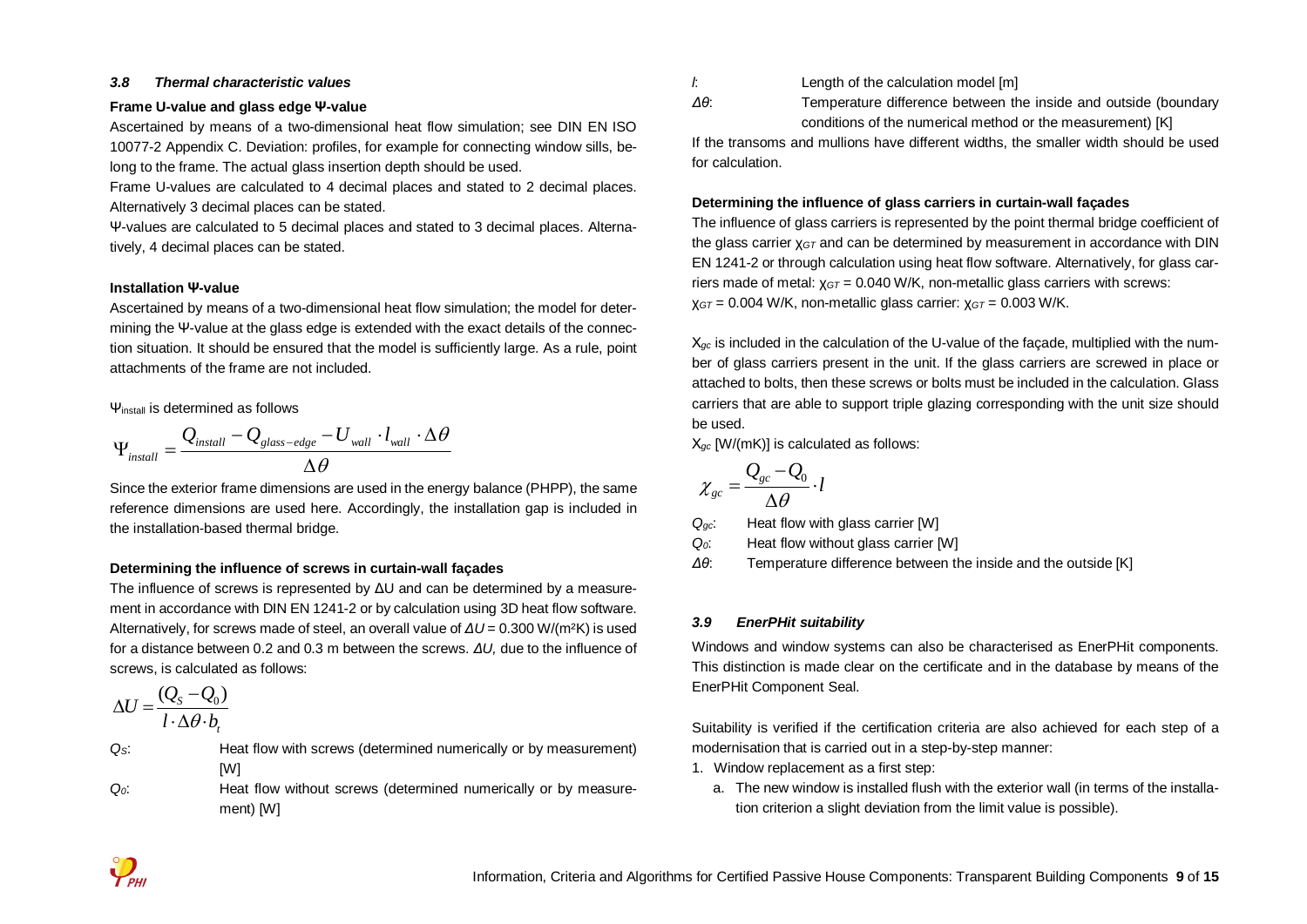b. In a second step, the new insulation of the façade is extended to cover the window frame.



- 2. Window replacement as a second step:
	- a. A mounting frame is installed all around the installation opening, the new insulation is joined to this. The old frame is improved by using reveal insulation.
	- b. The old window frame is removed, the new window frame is inserted.

The PHI will provide further information relating to this modernisation procedure. A sample installation situation will also be made available. It is possible to derogate from these specifications upon request and a verifiably suitable alternative procedure and can be described and presented in detail. Suitability of the alternative will be checked by the PHI. The hygiene criterion will also be tested in the installed state with the interior boundary condition 0.25 m²K/W.

#### *3.10 Additional consideration of shading elements*

Window-integrated or other types of shading elements can be included in the certification. For this, verification of the shading factors of the elements must be provided and the shading elements must be calculated in the installation situations and/or the window (in addition). The possibility of shading will be shown prominently in the certificate and the component database of the Passive House Institute.

#### *3.11 Special regulations*

#### **Compound and box windows**

- Glazing U-value  $U<sub>a</sub>$  to be used: the actual glazing U-value of the combined insulated glass unit, the intermediate space and the glazing in front. The reference  $U<sub>a</sub>$  value that is best for the insulated glass unit is used.
- Thermal conductivity of the intermediate air space taken from the R-value in accordance with the table in DIN EN ISO 10077-2 Appendix C. The R-value for 50 mm given in the mentioned table can be used for intermediate air spaces

larger than 50 mm. Alternatively, DIN EN ISO 673 can be used for calculation.

Basic approach for the calibration plate of box windows: geometry of glass panes as calibration plate, intermediate air space as before, for compound windows: as stated in DIN EN ISO 10077-2.

#### **Entrance doors**

- The maximum allowable height of the threshold profile is 20 mm (see DIN 18040-1, -2, section 4.3.3.1).
- Under all the boundary conditions mentioned below, the entrance door achieves the airtightness class 3 in accordance with DIN EN 12207 (based on the joint length).
- Airtightness of a complete door element is determined through measurement in accordance with DIN EN 1026 under the following boundary conditions:
	- o Laboratory conditions
	- $\circ$  Boundary conditions according to DIN EN 1121, test climate d: inside 23  $\pm$ 2 °C, 30  $\pm$  5 % relative air humidity; outside -15  $\pm$  2 °C, test climate e: inside 25  $\pm$  5 °C; temperature load outside due to infrared source 55  $\pm$  5 °C above inside temperature. Only for wooden entrance doors: test climate "C": inside 23  $\pm$  2 °C, 30  $\pm$  5 % relative air humidity; outside 3  $\pm$  2 °C, 85  $\pm$  5 % relative air humidity
	- o In deviation from DIN EN 1121 the test must be carried out for a closed but unlocked door. For simplification of the test procedure, deformation of the door can be measured under the given climatic boundary conditions and readjusted during the measurement of the air permeability coefficient.
- Additional variants with glazing can be stated in the certificate. The  $U<sub>0</sub>$ -value of the actually installed glazing can be used to calculate the  $U_D$  values.
- Additionally other frame sections can be shown for glazing at the side and skylights. The reference  $U_0$ -value can be used.
- The minimum temperature factor of the respective climate zone may be lower at the threshold profile.
- In special cases, 3D heat flow simulations may become necessary which must be agreed between the client and the PHI.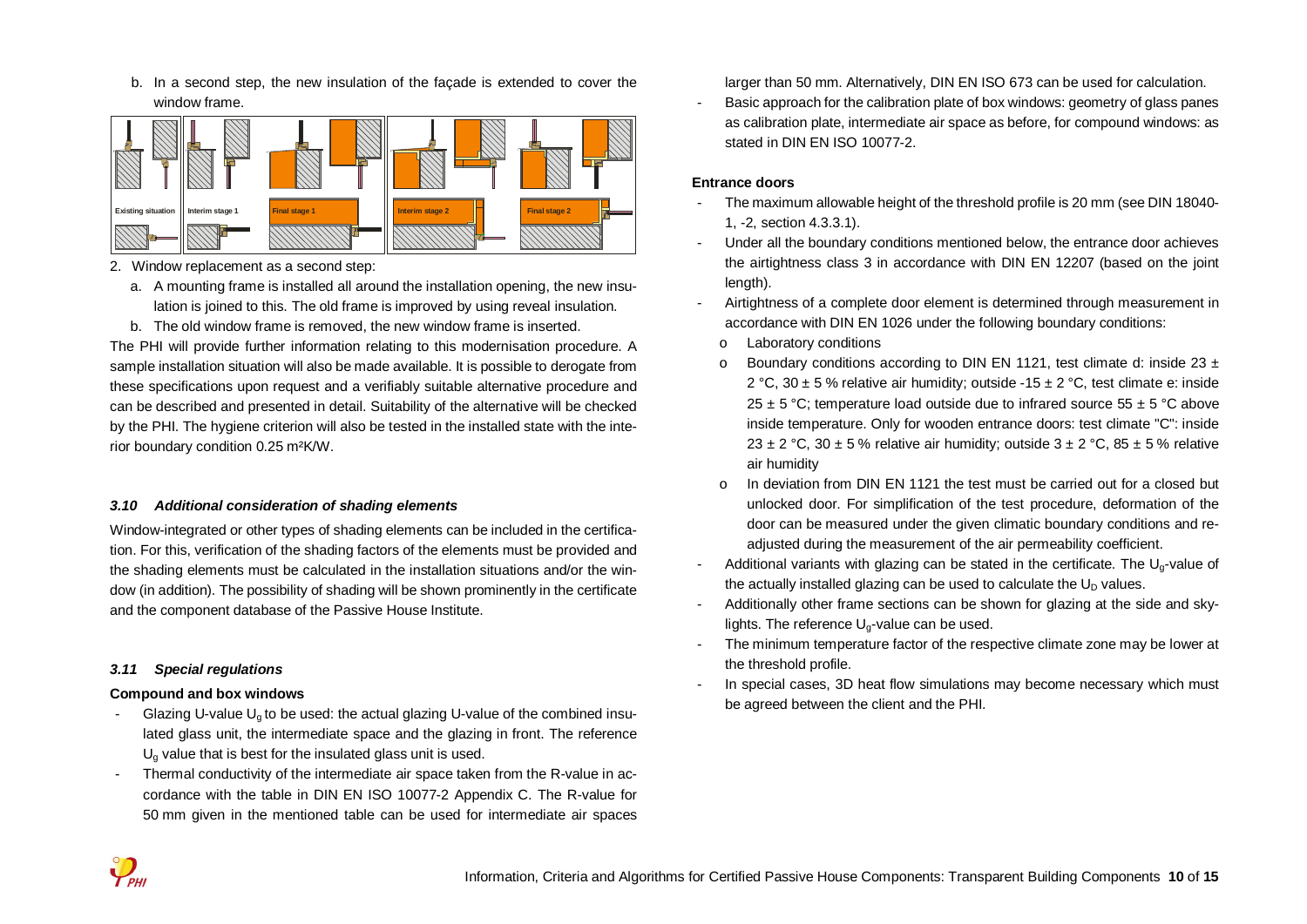#### **Plastic / vinyl windows**

- In the case of plastic windows, adequate reinforcement shall be used for the respective reference size.
- The reinforcement must also be suitable for coloured window frames. Otherwise, the certificate will explicitly state a limitation to certain colours.
- The certificate state the maximum permissible element size with the reinforcement used.

#### **Aluminium windows**

- A window is only considered as an 'aluminium window' where the aluminium has a structural function.

## **Basic approach for thermal conductivities (λ)**

- In principle, only the rated value of the conductivity is taken into account.
- If no rated value is available, the procedure in DIN EN ISO 10077-2:2012 Section 5.1 is to be followed.
- Anisotropic behaviour of materials is to be considered: λ in direction of the fibre  $=$  correction factor  $*$   $\lambda$  perpendicular to the fibres. For timber, the correction factor is 2.2. For fibre reinforced materials, a correction factor of 1.5 is applied, as long as no other evidence is given.

#### **Reduced emissivities of metal surfaces**

- In closed cavities these will be assigned according to DIN EN ISO 10077-2
- Lower values can be assigned following submission of sufficient evidence

#### **Spacers**

- Warm edge spacers can be chosen freely by the certificate holder. The 2-Box models of the "Warm Edge Working Group" should be referred to (Box 2 for spacers) for calculation.
- The secondary seal (Box 1)
	- o Can also be freely selected, provided that it has been approved for the chosen spacer.
	- o For categories in which the longest side of the reference element is less than or equal to 1.5 m, a 4 mm sealant thickness is assumed as standard; for larger elements this is 6 mm.
	- o For structural glazing, 6 mm must always be used.
	- o Where the manufacturer provides suitable evidence that their glass supplier uses a certain sealant thickness, then this can be used. Details of

this will be noted in the 'description' section of the certificate.

- o If the selected spacer requires a greater sealant thickness, this should be used.
- Beyond this, there is the possibility of certification with a spacer category corresponding with the criteria for "Spacers in low-e glazing" of the Passive House Institute. The following reference spacers are acceptable for this purpose: Height of box 2: 7 mm, thermal conductivity of box 2: [W/(mK)]: phA: 0.2, phB: 0.4, phC: 1.0.

#### **Other stipulations**

- For windows and fixed glazing, the connection at the top of masonry walls with a compound insulation system is calculated without the concrete lintel.
- The bottom frame section must specifically provide the possibility of drainage. This draining facility is part of the window frame and is not part of the installation situation.
- Concealed and mounting frames are treated as part of the installation location.
- With the exception of the cold and arctic climates, a product must at least achieve the requirements of the climate zone of the address stated on the component certificate. The decisive factor is the climate zone of the respective PHPP climate data set. Exceptions to this rule can be made if the named location is located in the border area of two climate zones.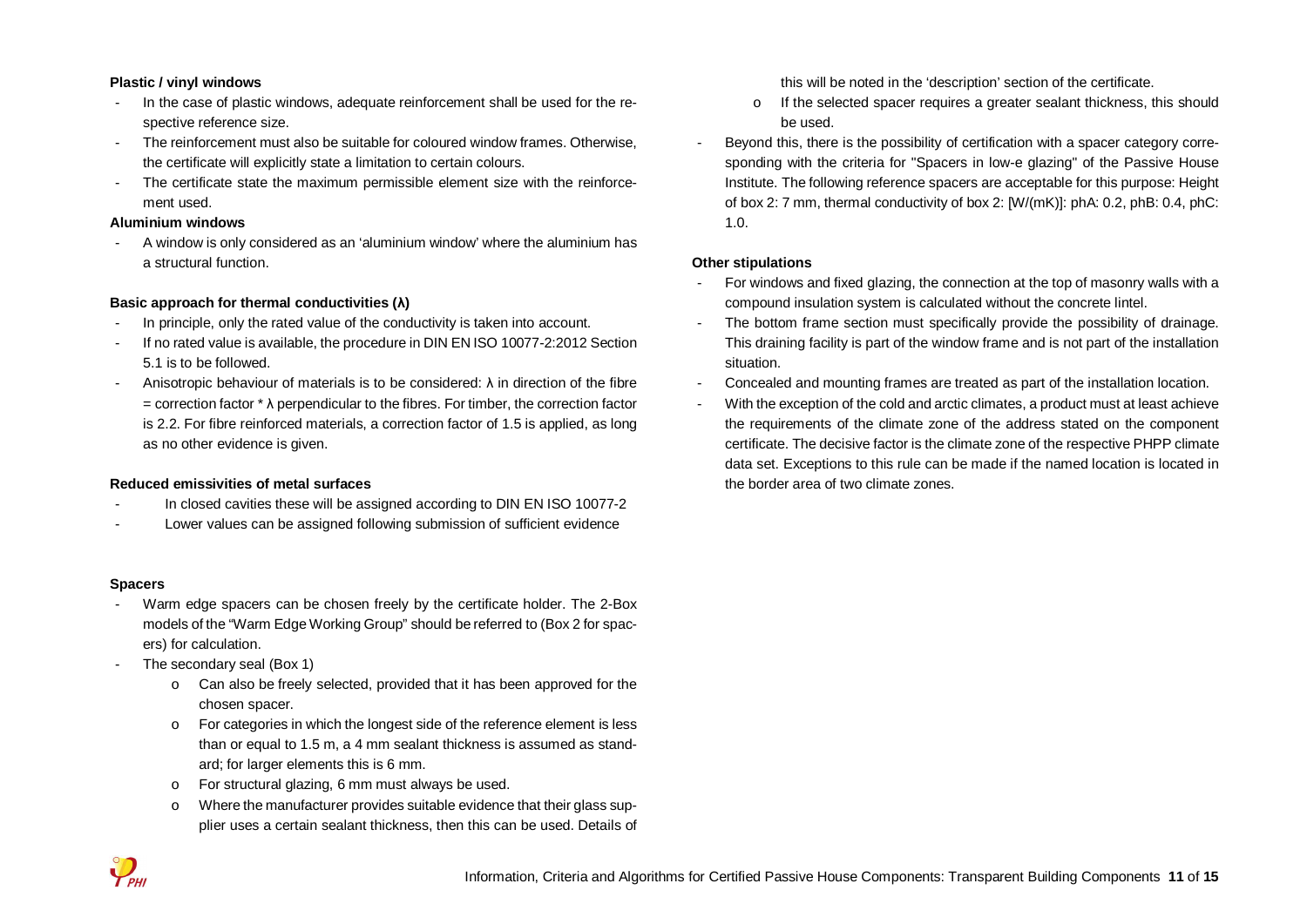- **4 Formal aspects, services provided by the Passive House Institute**
- *4.1 Certification procedure*



## *4.2 Documents required*

The following documents should be provided to the PHI by the manufacturer for the calculation.

- 1. **Sectional drawings** (for all different sections) of the window frames or mullion/transoms, including installed low-e triple glazing, as DXF or DWG files.
- 2. Information about the **materials and rated values of the conductivities** used (and the density, if necessary). It must be possible to assign the materials clearly on the basis of the drawings (legend; hachure). The rated values of the thermal conductivities of the materials used should be given in accordance with DIN V 4108-4, DIN EN ISO 10077-2 or DIN EN ISO 10456. If the thermal conductivity of a material is not listed in any of these standards, it can be substantiated on the basis of general building approval permits or by a general building approval examination. If a rated value for the thermal conductivity cannot be given, the PHI reserves the right to apply a security surcharge of 25 %.
- 3. Exact **product information about the spacer**. If necessary, exact information about the geometry and materials, if the spacer is as yet not known to the PHI.
- 4. **Drawings of installation variants** for installation in three Passive House suitable exterior walls with maximum U-values corresponding to the climate zone. Sectional drawings (for all different sections) as DXF- or DWG-files.

#### *4.3 Services provided by the Passive House Institute*

#### **Frame sections and installation situations:**

- 1. Processing of the relevant CAD drawings according to the documents to be provided, for further calculation in accordance with Table 3.
- 2. Calculation of the U-values and Ψ-values required for certification based on DIN EN 10077 and calculation of the temperature factor.
- 3. Calculation of variants for the thermal optimisation of the frame in consultation with the client.

The costs incurred for the calculation of variants will be invoiced to the client after prior consultation.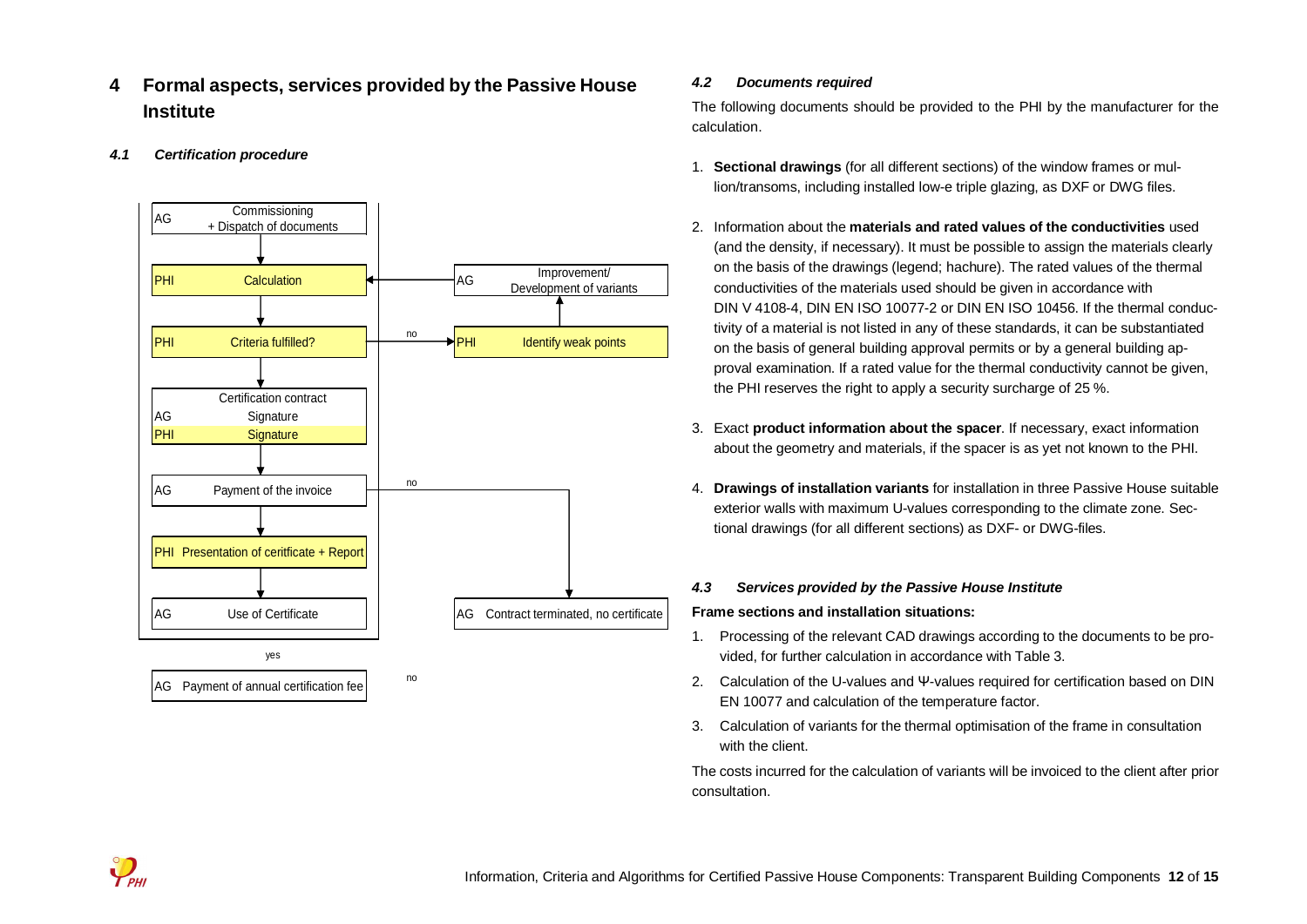**Documentation** with the certificate report including representation of isotherms. **Certification:**

- 4. Use of the certificate
- 5. Implementation of thermal characteristic values of the product in the Passive House Planning Package PHPP.
- 6. Use of the seal "Certified Passive House component" and if applicable, "Ener-PHit Component" by the client.

#### **Presentation in the component database of the Passive House Institute**

The component will be presented in the component database of the Passive House Institute together with the certificate. In the category "Window System" the component can be shown as an actual image or a rendering (to be provided by the client). In this category an option is available for showing further information about the certified product, such as photographs, illustrations and technical documents.

Availability of the component in different countries can be indicated and shown. Furthermore, for an extra charge (in addition to the certificate fee) it is possible to show other production sites or distribution locations in addition to the head office of the certificate subscriber using a map.

#### *4.4 Coming into effect, temporary provisions, further development*

The certification criteria and calculation regulations for Passive House suitable transparent building components shall become fully effective with the publication of this document. All previously published criteria shall cease to apply with the coming into force of these provisions. Existing certificates will remain valid until further notice. The Passive House Institute retains the right to make future changes.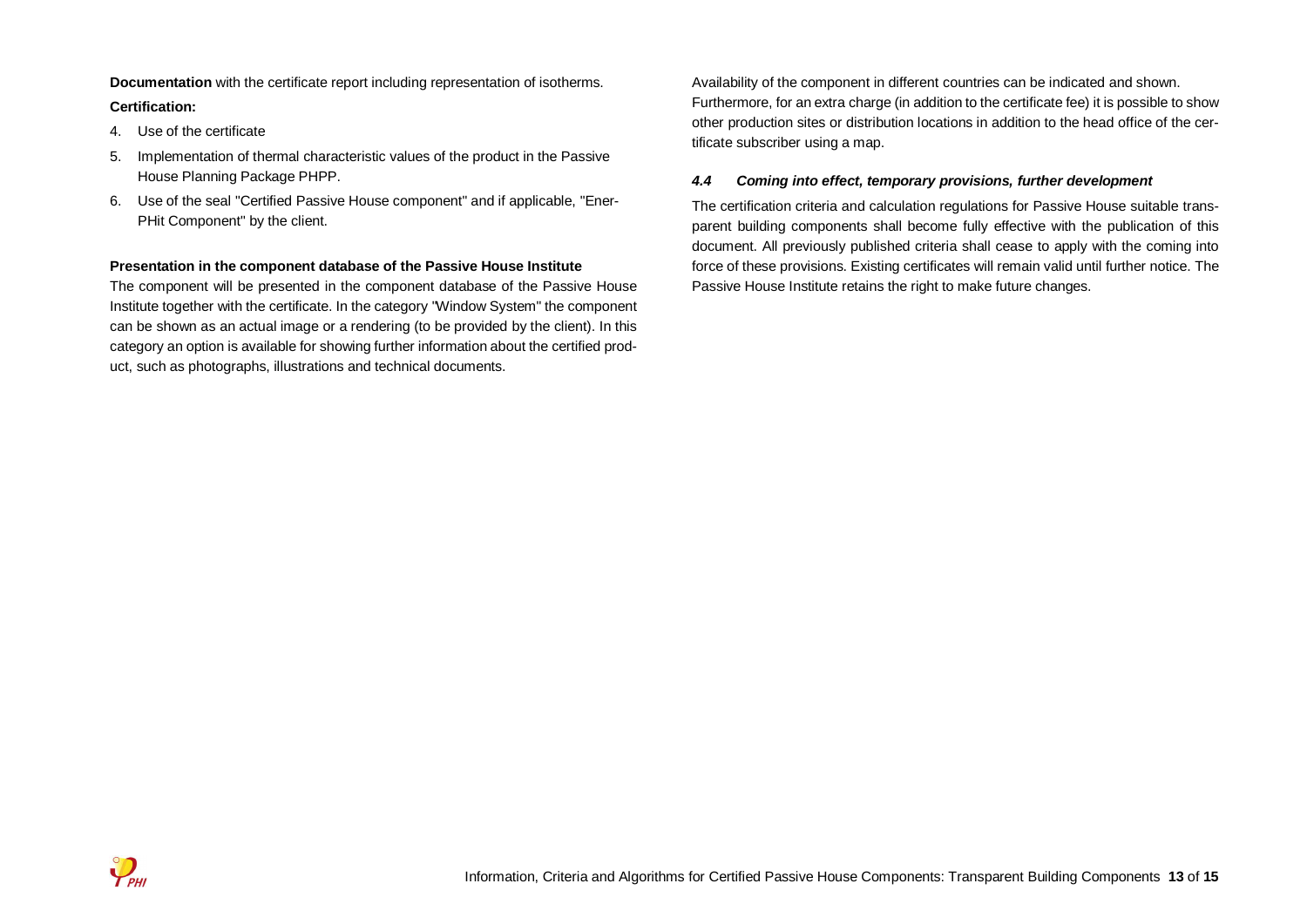| ⋖                        | English<br>area                             | <b>Deutsch</b><br>Fläche                    |
|--------------------------|---------------------------------------------|---------------------------------------------|
| $\mathbb{\tilde{a}}$     | water activity                              | Wasseraktivität                             |
| 8O                       | bottom section, openable                    | Rahmenschnitt unten, öffenbar               |
| $\mathbb{E}$             | bottom section for fixed glazing            | Rahmenschnitt unten für Festverglasung      |
| $\mathbf{g}$             | curtain wall                                | Pfosten-Riegel-Fassade                      |
| cwi                      | glass roof                                  | Glasdach                                    |
| 2                        | entrance door, jamb / hinge side            | Eingangstür, Bandseite                      |
| ಕ                        | entrance door, locking side                 | Eingangstür, Schlossseite                   |
| $\rm ^{\circ}$           | exterior corner                             | Außenecke                                   |
| $\mathbf{g}$             | entrance door                               | Haustüre                                    |
| $\leftarrow$             | frame                                       | Rahmen                                      |
| 푼                        | top section for fixed glazing               | Rahmenschnitt oben für Festverglasung       |
| 군                        | side section for fixed glazing              | Rahmenschnitt seitlich für Festverglasung   |
| Έ                        | flying mullion                              | Stulp                                       |
| $f_{\rm RSi}$            | temperature factor                          | Temperaturfaktor                            |
| $\preceq$                | fixed window                                | Rahmen mit Festverglasung                   |
| g                        | glass edge                                  | Glasrand                                    |
| Ō                        | glass                                       | Glas                                        |
| 9                        | glass carrier                               | Glasträger                                  |
| T.                       | heat loss                                   | Wärmeverlust                                |
|                          | installation                                | Einbau                                      |
| ×                        | Kelvin                                      | Kelvin                                      |
|                          | length                                      | Länge                                       |
| $\epsilon$               | mullion for fixed glazing                   | Pfosten für Festverglasung                  |
| $\widetilde{\epsilon}$   | mullion with one opening element            | Pfosten mit einem Öffnungselement           |
| 2m                       | mullion with two opening elements           | Pfosten mit zwei Öffnungselementen          |
| ocwi                     | opening element in glass roof               | Öffnungselement im Glasdach                 |
| $\rm \overline{5}$       | top section                                 | Rahmenschnitt oben                          |
| 5                        | side section, openable                      | Rahmenschnitt seitlich, öffenbar            |
| OJ2                      | side with handle                            | Seitlich mit Drückergarnitur                |
| $\overline{5}$           | threshold                                   | Schwelle                                    |
| Rse                      | neat transfer resistance - external         | Wärmeübergangswiderstand Außenoberfläche    |
| κä                       | heat transfer resistance - internal surface | Wärmeübergangswiderstand Innenoberfläche    |
| $\geq$                   | roof window                                 | Dachflächenfenster                          |
| ¥                        | skylight                                    | Oberlicht, Lichtkuppel                      |
| $\overline{\omega}$      | sliding door                                | Schiebetüre                                 |
| $\breve{\phantom{a}}$    | transom for fixed glazing                   | Kämpfer für Festverglasung                  |
| $\ddot{}$                | transom with one opening element            | Kämpfer mit einem Öffnungselement           |
| <b>Z</b>                 | transom with two opening elements           | Kämpfer mit zwei Öffnungselementen          |
| $\supset$                | heat transfer coefficient                   | Wärmedurchgangskoeffizient                  |
| ያ                        | ventilation                                 | Lüftung                                     |
| $\geq$                   | window                                      | Fenster                                     |
| Ī                        | window                                      | Fenster                                     |
| ψS                       | window system                               | Fenstersystem                               |
| ×.                       | folding window                              | Faltanlage                                  |
| മ                        | inclination                                 | Neigungswinkel                              |
| $\times$   $\rightarrow$ | thermal bridge coefficient, point           | Wärmebrückenverlustkoeffizient, punktförmig |
|                          | thermal bridge coefficient, linear          | Wärmebrückenverlustkoeffizient, linear      |

## **5 Abbreviations, indices, formula symbols**